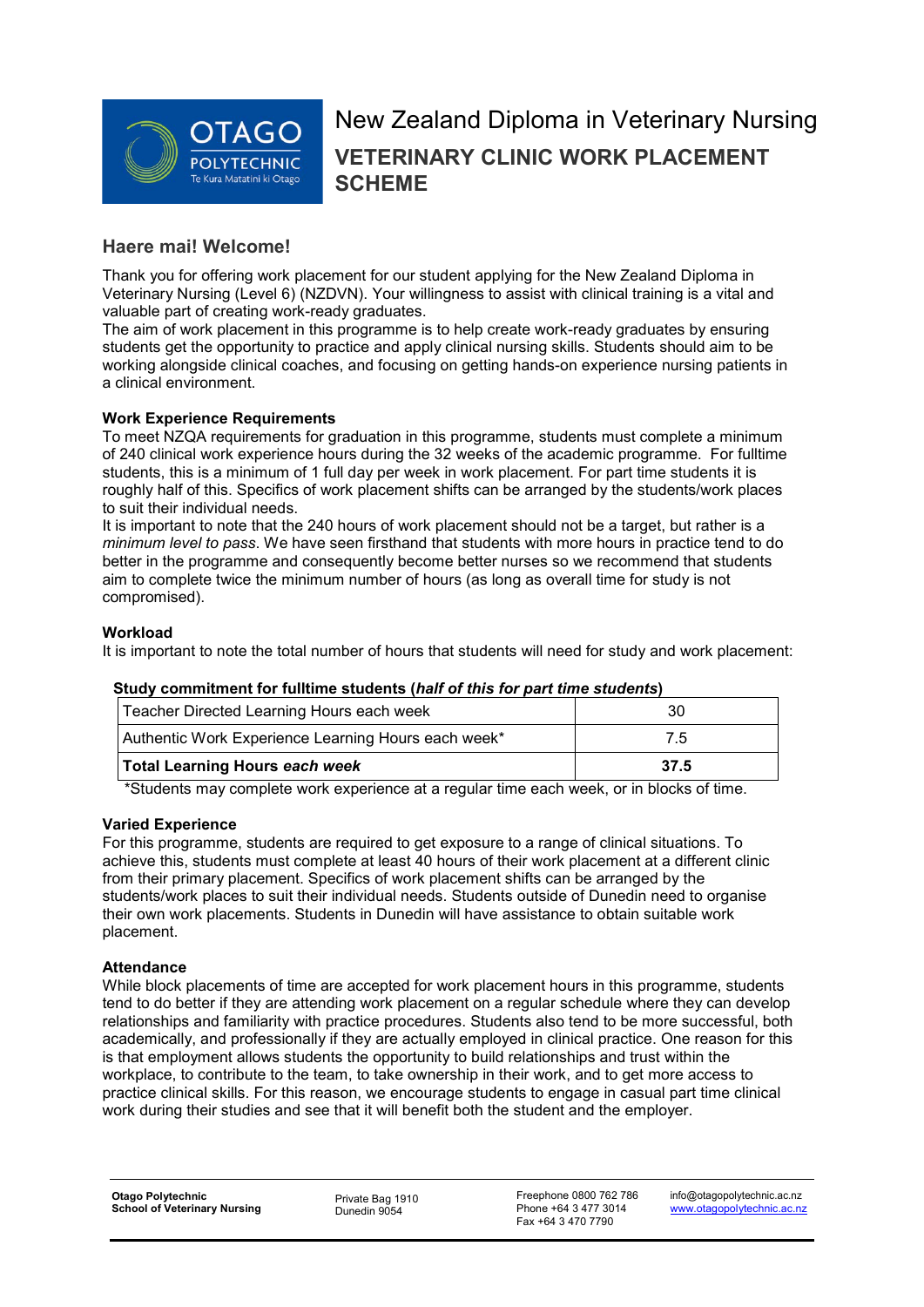#### **Clinical Coaches**

Clinical coaches are workplace mentors/leaders who are supportive and patient with students, and who have a broad range of expertise to help students acquire essential nursing skills. We encourage students to work alongside supportive clinical coaches in practice, and especially overseas trained or diploma level veterinary nurses who can guide them through the daily nursing process and to help them gain opportunities to practice skills needed for their clinical assessments.

#### **Time to Completion**

There are three ways that students can complete this programme:

- 1. Fulltime/distance two intakes, one in February and one in July. Students usually complete the programme within a 1 year/12 month period.
- 2. Part time/distance one intake beginning in February and ending in November. Students will usually take 2 years to complete the programme.
- 3. Fulltime/blended online + campus based one intake beginning in February and ending in November. These are usually Dunedin-based students and will typically complete the programme within a 1 year period.

#### **Supervisor Support**

To support supervisors and students throughout the programme, the student's learning adviser will be in contact with workplace supervisors about specific programme requirements, and to provide documents that may be of assistance. Supervisors and students are encouraged to contact learning advisors at any time with any questions or concerns.

#### **Web Page**

We have a web page set up that lists a number of details that will be required for work placement, including skills that students must complete for graduation. We invite you to go there for more information:<https://www.op.ac.nz/apply/2019-vet-nursing-work/>

#### **Confirmation of Work Placement**

To confirm you and your veterinary clinic are willing to supervise and mentor this student during the course of their studies, please complete the form (below) and email it back to us at: [vetnursing@op.ac.nz](mailto:vetnursing@op.ac.nz)

We will contact you to confirm the placement once the student has confirmed all conditions of their enrolment. Please note, it may be 30-40 days after the programme start date before all conditions have been submitted and approved.

This agreement is one of goodwill. If for any reason you decide that it is not beneficial to your practice to host a student, please advise us as soon as possible so we can guide the student in finding an alternative work placement.

Please do not hesitate to contact us at any time should you have any questions or concerns. We always welcome your feedback.

Yours sincerely,

Jennifer Hamlin NZDVN Programme Leader School of Veterinary Nursing

Dunedin 9054

Freephone 0800 762 786 Phone +64 3 477 3014 Fax +64 3 470 7790